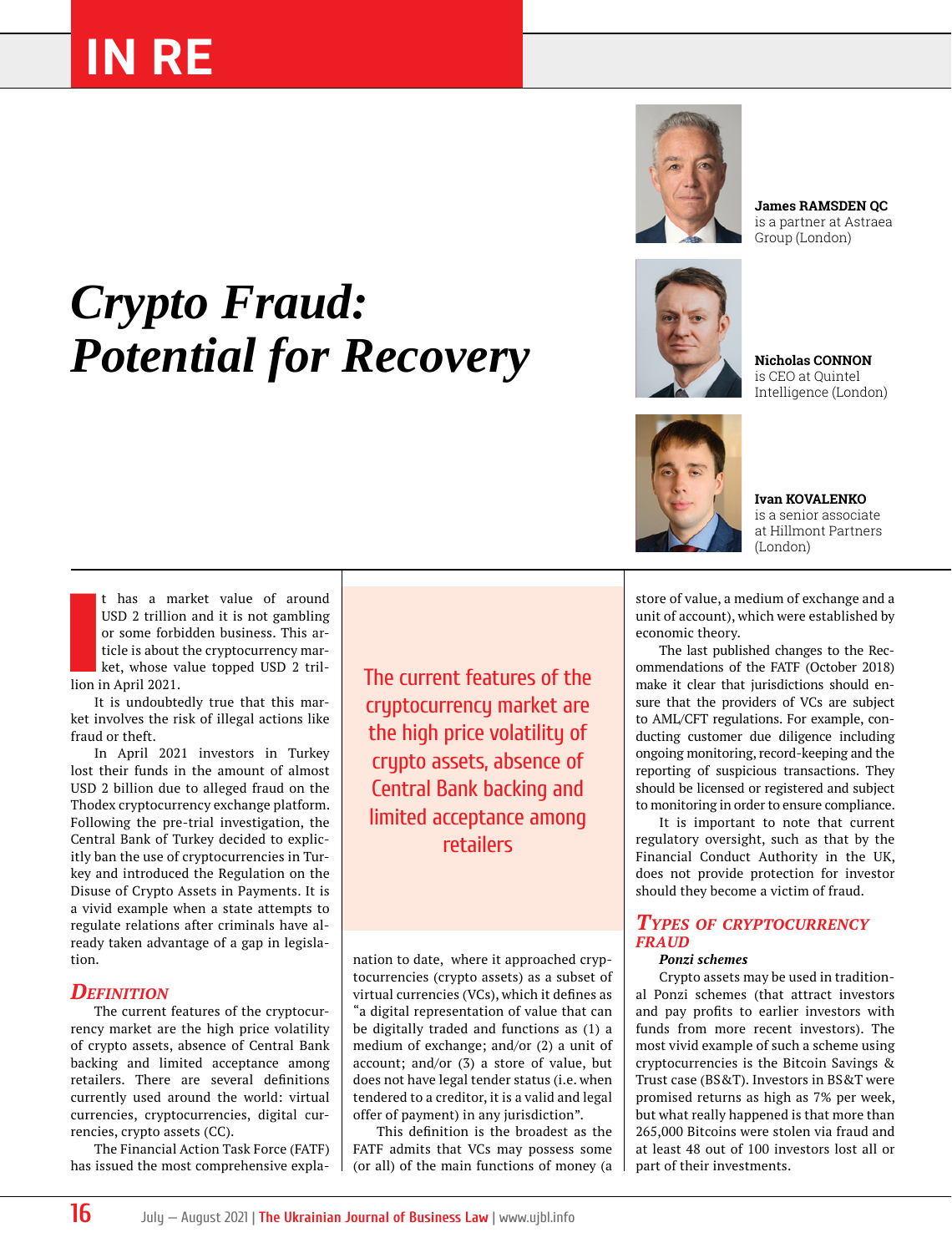## **IN RE**





#### *Theft*

Criminals can merely hack crypto wallets and steal CCs from investors. According to data researched by Trading Platforms UK, the value of cryptocurrency hacks and thefts between 2019 and 2020 increased by 38.38% from USD 370.7 million to USD 513 million. The most recent example is the theft committed of cryptocurrency platform Roll, where hackers stole about USD 5.7 million from one of the user's wallets. Hillmont Partners also recently assisted in a matter where a user of one wellknown English exchange platform lost CCs from his wallet despite using Two-Factor Authentication (2FA). Quintel and Astraea are currently instructed on a large fraud where assets have been dissipated across the globe, layered through unidentified wallets, resulting in a large-scale international recovery case.

#### *Scams*

Criminals attempt to use the lack of reliable information which potential investors sometimes may face and create fake exchange platforms. These usually resemble a legitimate business/its website, application. For instance, Bitcoin Gold is a legitimate platform. However, scammers created a legitimate-looking website (mybtgwallet.co), which offered new users the opportunity to create Bitcoin gold wallets. There was a requirement to submit

With a lack of AMF/KYC requirements from some exchange platforms, crypto assets may be used as a new tool for tax avoidance, money-laundering, and bribery

one's private wallet keys to use a gold wallet. Thus, criminals were able to fraudulently acquire more than USD 3 million.

Another example is BitKRX, which was a completely fake South Korean Bitcoin exchange. The exchange claimed it was a branch of the legitimately existing Korea Exchange, which allowed scammers to defraud hundreds of investors.

A recent example in Ukraine is the Swisscoin case. A group of individuals conspired to launch the "Swisscoin Ukraine project", which resembles the Swisscoin exchange platform that ultimately does not have a Ukrainian branch. The purpose was the same as in other similar cases: to attract investors and embezzle their funds.

#### *Financial crimes*

Similar to the conventional financial arena there are characteristics of the movement of digital funds which indicate that there may be suspicion as to their legitimacy. A leader in identifying these characteristics is Chainalysis, a US-based company that provides software to a number of law-enforcement bodies across the globe, including the Department of Justice (US), Europol, FBI and the NCA amongst others. Chainalysis reported in early 2021 that "illicit activity made up 0.34% of all cryptocurrency transaction volume", a percentage which may surprise some observers.

However, with the increase in adoption we expect to see a significant increase in the quantum of fraud and financial crime in the digital currency market place. With a lack of AMF/KYC requirements from some exchange platforms, crypto assets may be used as a new tool for tax avoidance, money-laundering, and bribery, which is reflected in the hesitance of most national banks to adopt digital stable coins.

#### *Crypto Fraud protection and choice in action*

#### *England and Wales*

There is currently no legislation directly governing crypto assets. Moreover, there is no single description/definition of CCs. However, as is usually the case with English law, the substantive case law assists in eliminating some gaps in statutory provisions.

In *Vorotyntseva v Money-4 Ltd (t/a Nebeus.com) [2018] EWHC 2596 (Ch)* the claimant applied for a freezing order against a company to which she had given a substantial quantity of cryptocurrency (worth around £1.5 million). James Ramsden QC of Astraea Group made submissions on behalf of the claimant in relation to the risk of dissipation of crypto assets. Eventually, Birss J granted a freezing injunction against the defendants where CCs were treated as a form of property.

Bryan J in *AA v Persons Unknown [2019] EWHC 3556 (Comm)* confirmed the position that crypto assets are to be considered as property "…as being definable, identifiable by third parties, capable in their nature of assumption by third parties, and having some degree of permanence".